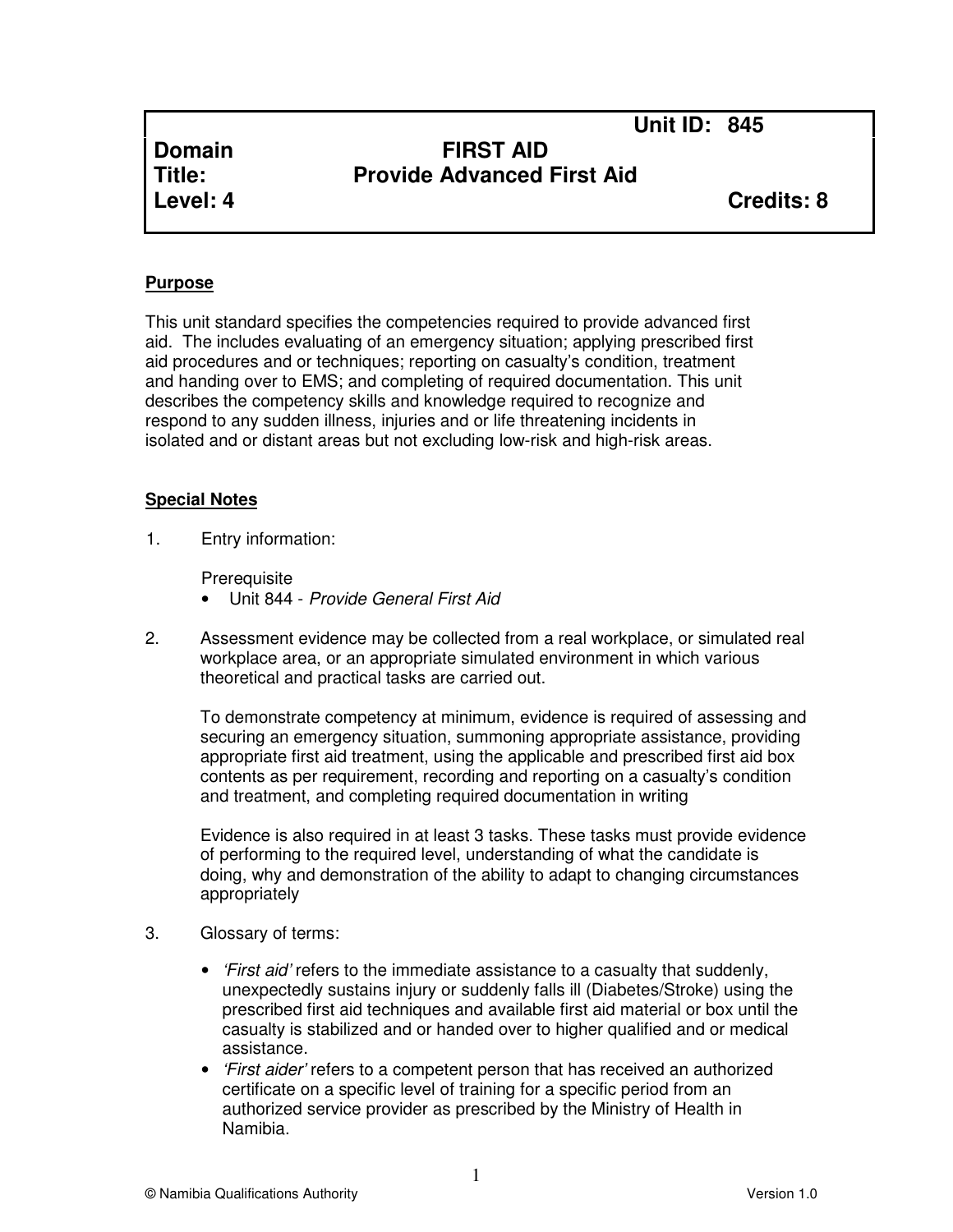- *'Primary survey'* refers to the systematic approach to recognize and treat life threatening injuries and conditions not excluding minor injuries or conditions using the prescribed procedure of minimizing hazards, obtain short history, assess casualty, determine level of consciousness, call for assistance, using bystanders, open, maintain and protect airway, look listen and feel for pulse, summoning medical assistance using appropriate call out procedures, arrest visible bleeding, position casualty correctly.
- 'Secondary survey' refers to the systematic assessment and gathering information regarding the casualty's injuries and overall condition. It includes observing the vital signs, obtaining history of the incident from casualty and or bystanders, the performing of a head to toe examination on the casualty and the preparing of casualty for transportation to medical facility.
- 'Prescribed first aid techniques ' refers to the medically prescribed way of performing any treatment in a prescribed manner in order to preserve a life, prevent condition from worsening and promote recovery.
- 'ABC' refers to defined first aid term to describe the three vital components (Airways, breathing and circulation) needed to provide oxygen to a person in order to stay alive.
- *'High Risk'* refers to work that regularly involves any building construction, drilling for gas, oil or minerals, service for gas and oil wells, and power tong services, logging, saw milling, iron and steel processing and manufacturing, road construction and earthwork, local and provincial hauling trucking, mining and smelting, exploration drilling, shaft sinking, quarrying, and crushing of rocks, manufacturing of concrete blocks, bricks, artificial stone, and other clay and cement products.
- *'Low Risk'* refers to work of administrative, professional or clerical nature that does not require substantial physical exertion or exposure to potentially hazardous conditions, work processes or substances.
- '*Isolated in relation to work-place or work-site'* refers to more than 2 hours of travel time from a medical facility under normal conditions or where the transport is in general by means of an aircraft.
- 'Distant' refers to more than 30 minutes but less than 2 hour driving time under normal travel conditions using the available means of transport.
- 'Reporting' refers to sharing verbal and written information on casualty's condition and treatment.
- 'Reporting**'** refers to means sharing verbal and written information on casualty's condition and treatment.
- *'Basic definitions'* refers to definition of diseases; medical terminology used while handing over casualty to medical assistance.
- 4. Regulations and legislation relevant to this unit standard include the following:
	- Namibian legislation, Act 6 of 1992 and applicable regulations and or amendments (Act 11 of 2007)
		- **Ninistry of Health & Social Service Requirements**
	- **Ministry of Labour & Social Welfare Requirements**
	- The South African Heart Association / (AHA)
	- Any subsequent amendments to any above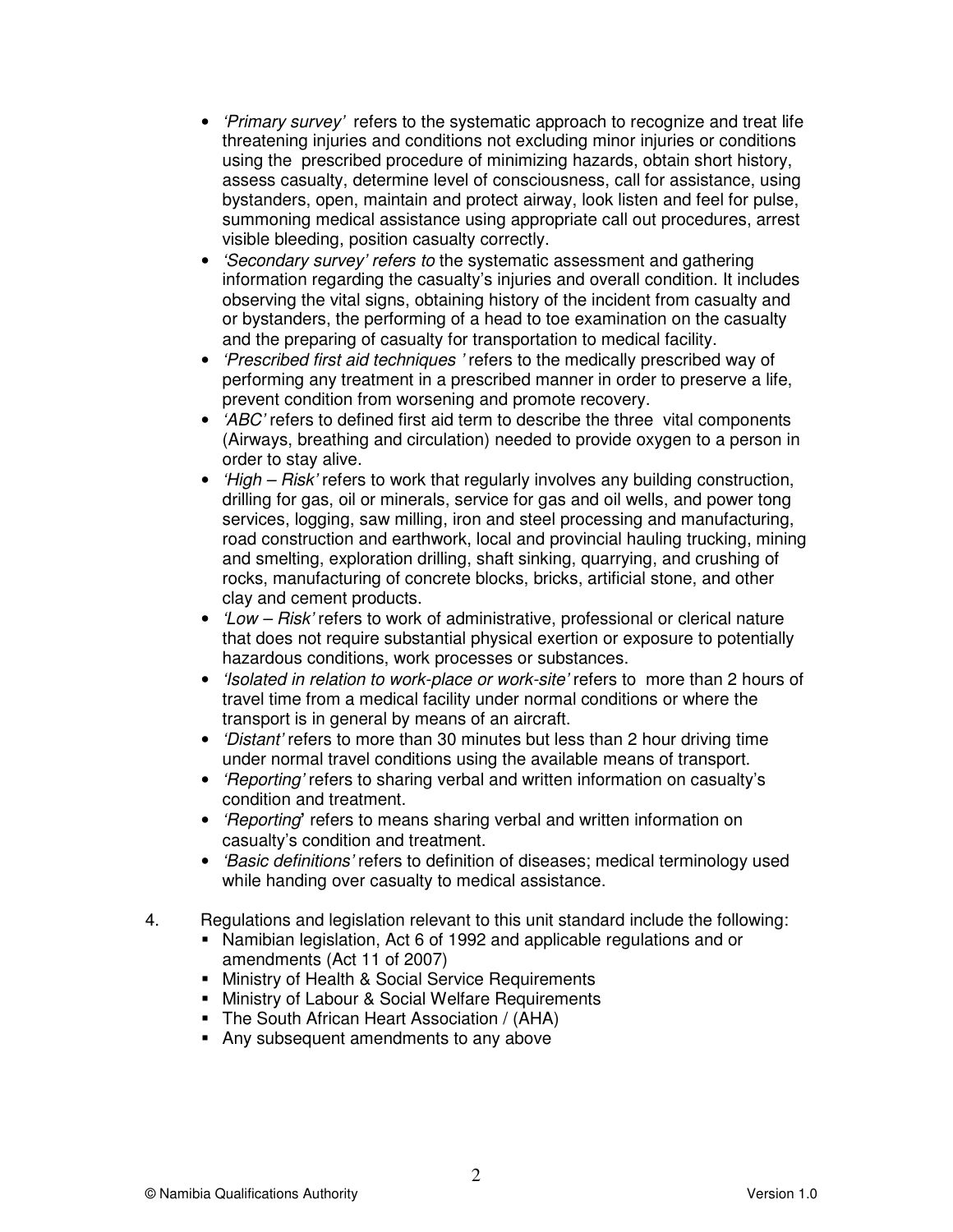## **Quality Assurance Requirements:**

This unit standard and others within this subfield may be awarded by institutions which meet the accreditation requirements set by the Namibia Training Authority and Namibia Qualifications Authority and which comply with the national assessment and moderation requirements. Details of specific accreditation requirements and the national assessment arrangements are available from the Namibia Qualifications Authority and the Namibia Training Authority on www.nta.com.na

# **Elements and Performance Criteria**

### **Element 1: Evaluate an emergency situation**

## **Range**

Risks may include but is not limited to working equipment, machinery and substances, tools, environmental risks, bodily fluids, risk of further injury to the casualty, risks associated with the proximity of other employees, visitors, contractors, and bystanders.

The emergency situation may include reviewing the following:

- Anatomy and physiology of the human systems
- Medical / Legal Issues
- Mechanisms of injury and diseases (trauma and medical)
- Respiratory Emergencies Airway manoeuvres, Choking, identifying a Respiratory Emergency, basic definitions, Automated External Defibrillator (AED) and basic pathophysiology
- Cardiovascular Emergencies –Basic definitions, Blood Loss, Control of Hemorrhage, Impaled Objects, basic pathophysiology
- Cardio Pulmonary Resuscitation (CPR)
- Soft Tissue Injuries Wound Care and disinfection, types of wounds , fractures, splinting
- Environmental Emergencies Hyper / Hypothermia and treatment
- Unconsciousness Causes of unconsciousness and recovery position
- Burn Wounds Treatment and prevention
- Drowning Treatment and prevention
- Diabetic Emergencies Differences and definitions, basic pathophysiology
- Neurological Emergencies Head injury, Spinal injuries, Glascow Coma Scale and treatment
- Obstetric Emergencies Complications and treatment for baby already born, APGAR Score
- Trauma Penetrating and blunt trauma
- Pediatric Emergencies Basic definitions and treatment
- Lifting and Moving of patients
- Baseline vital signs and history taking
- Oxygen provision
- Handling ambulance equipment
- Using medical expressions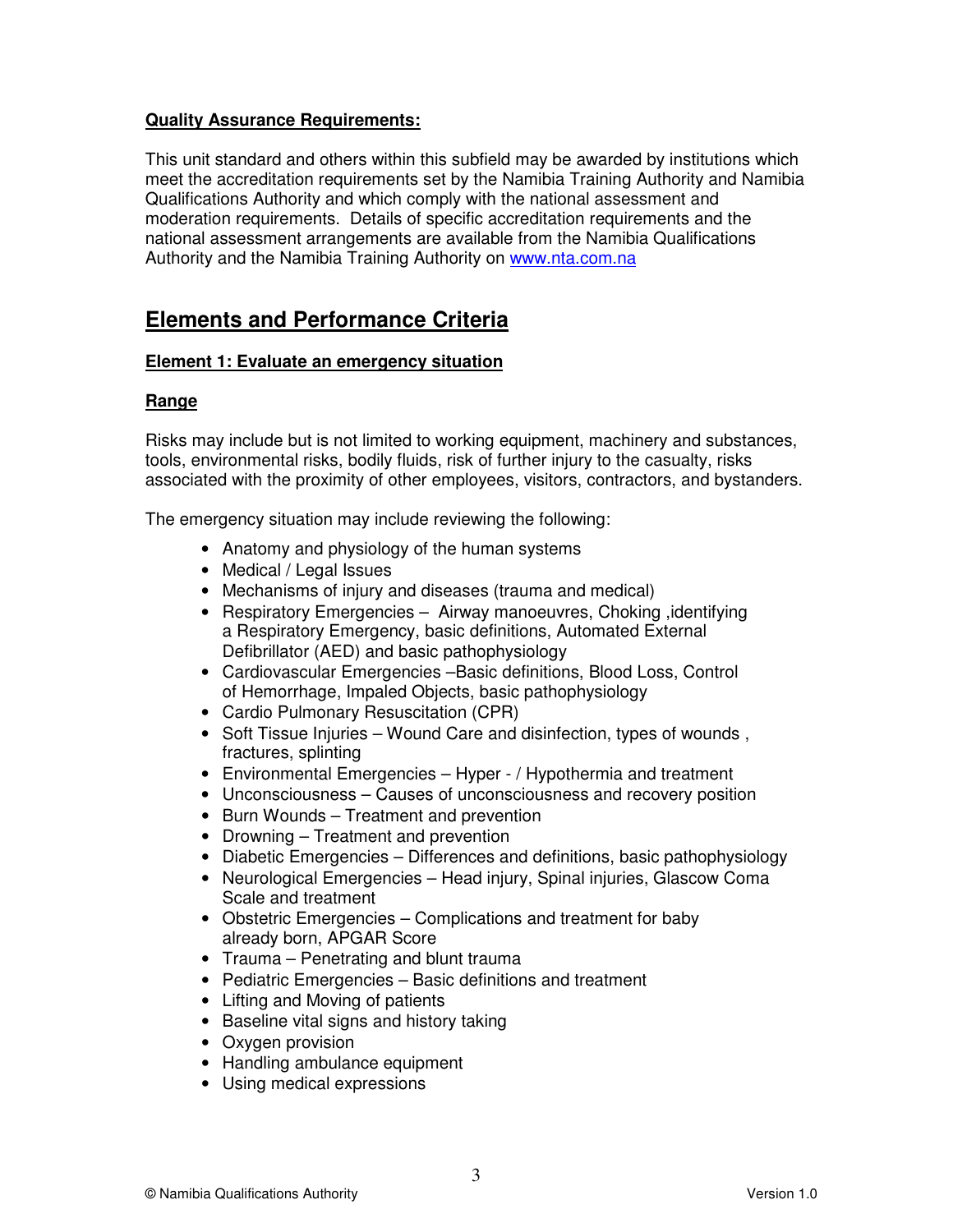## **Performance Criteria**

- 1.1 Emergency situations are quickly recognized, hazards to health and safety for first responders and bystanders are identified.
- 1.2 Physical hazards and immediate risk to the First Aider, other employees, visitors, contractors, and casualty/s are minimized by controlling the hazard in line with the basic first aid standards set out in the first aid procedures.
- 1.3 The nature of the emergency (Injuries, Illnesses, and Conditions) is assessed and a prompt decision is made to define the action that should be taken. (Primary survey).
- 1.4 Communication procedures are timely established and followed to ensure that prompt action is undertaken.
- 1.5 Casualty/s vital signs and physical condition are identified according to first aid standard procedures. (Secondary survey).
- 1.6 Medical history is obtained.
- 1.7 First aid equipment are identified and selected in relation to the emergency situation.
- 1.8 The assessment of casualty should take place hand in hand with the life saving sequence of airway, breathing and circulation (ABC).

### **Element 2: Apply prescribed first aid procedures and or techniques**

### **Range:**

Assistance from and to others may include but is not limited to First Aiders, emergency services, employees, visitors, contractors and bystanders.

Content of a First Aid box as per all relevant legislation including any subsequent amendments but will include to the minimum as follows: prescribed wound cleaner, disposable Gloves and a Breathing device (Mouth piece, Scissor, Forceps and Safety pins, Cotton wool, Swabs (Sterile and Non-sterile), Adhesive strips/rolls, First aid dressings, Roller bandages, Triangular bandages, Burn shields, Eye pad with shield, Pen, accident report registers and list of content in box.

### **Performance Criteria**

- 2.1 Hygiene is maintained, using supplies from the first aid box and in all contact with casualty/s in distress.
- 2.2 Assistance from others is organized appropriately.
- 2.3 Casualty is reassured in a caring and calm manner, requesting consent, and made comfortable.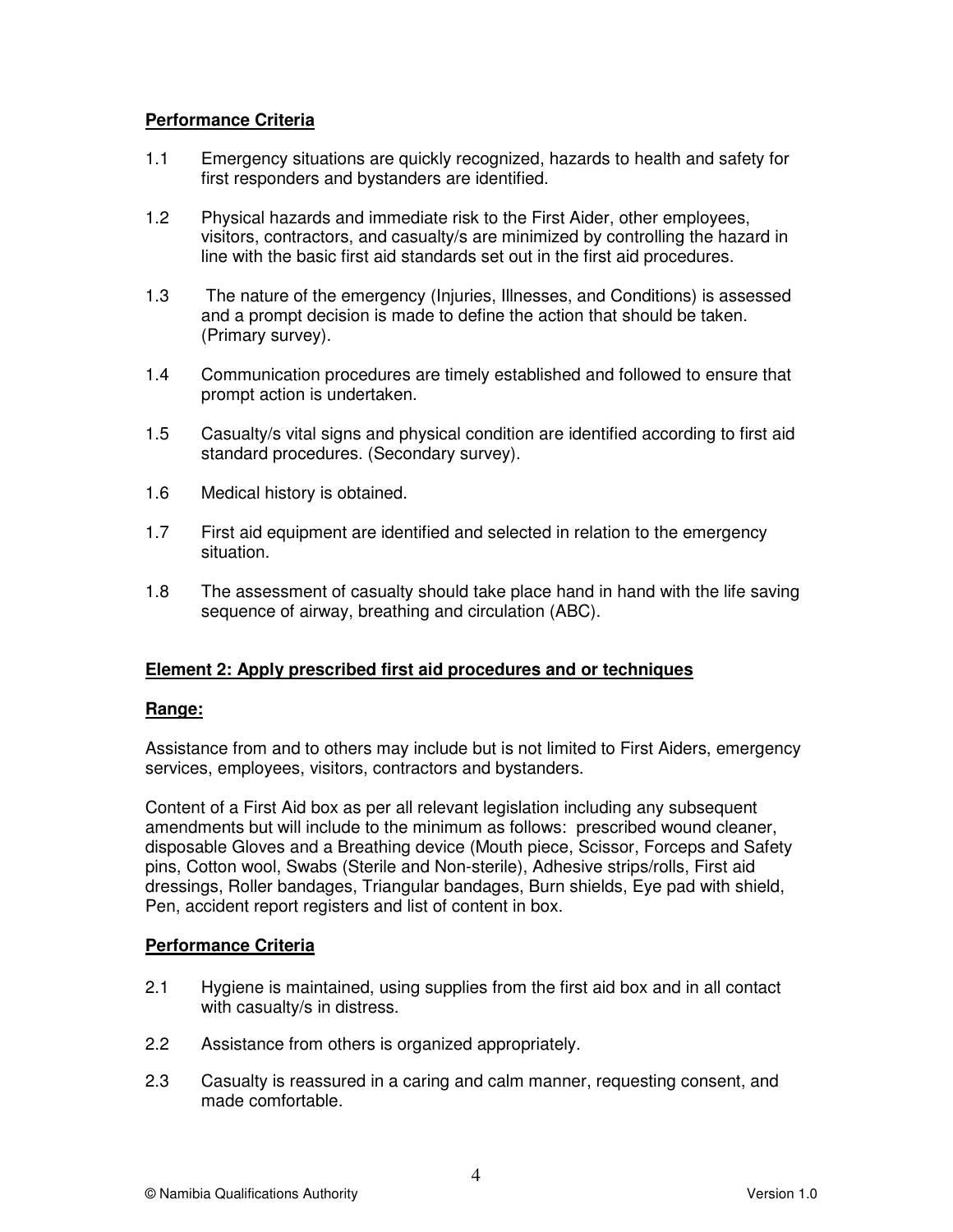- 2.4 First aid is provided using the prescribed techniques and procedure elements of the primary survey.
- 2.5 Shelter from elements is established according to environmental standards and first aid requirements.
- 2.6 Casualty/s condition is monitored and responded to using the prescribed techniques and procedure elements of the secondary survey.
- 2.7 Decision is made whether to transport the casualty to medical assistance, pending on severity of injury, casualty/s condition, environmental conditions, distance, and time required for medical assistance to arrive and movement that might hinder rescue procedures.

### **Element 3: Report on casualty's condition, treatment and hand over to EMS**

#### **Range**

This unit includes but may not be limited to: Identifying the Risk and Hazards at the emergency scene and procedures to minimize or eliminate associated dangers at the emergency scene, Protection against possible transmittable diseases, and requesting consent to assist and to provide assistance, Conducting a Primary Survey, summoning the appropriate Emergency Management System (EMS), Conducting a Secondary Survey and recognizing a Medical- or Trauma- condition, Applying the prescribed First aid technique applicable to condition found, Using the appropriate prescribed first aid box as per requirements, moving the casualty using the applicable transporting methods available, and the Reporting and or recording on casualty's condition.

#### **Performance Criteria**

- 3.1 Casualty is informed about the condition in a proper and relevant manner.
- 3.2 Casualty management is finalized according to casualty/ needs and prescribed first aid principles.
- 3.3 Assistance in the evacuation of the casualty/s by emergency services is provided as required.
- 3.4 Details of casualty/s physical condition, change in condition, first aid treatment, and response to treatment are accurately conveyed to emergency services or relieving personnel.
- 3.5 Advice is given to seek further medical attention.

#### **Element 4: Complete required documentation**

#### **Range:**

Records may include but are not limited to First Aid Kit (material used), patient report and incident reporting.